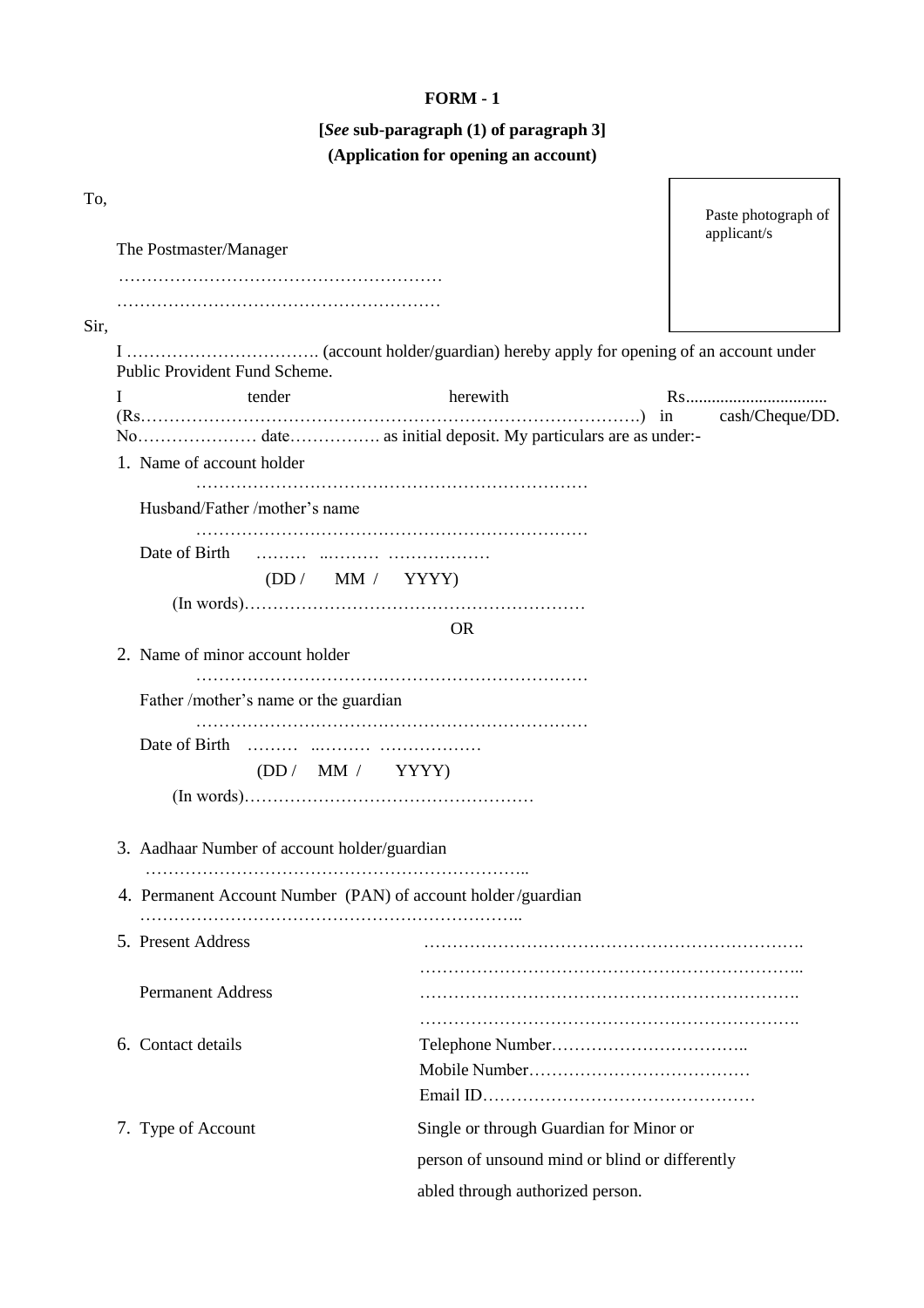|                                                         | 8. (*) Details of date of birth proof       |                                                                                                         |                                                                             |                                                                                                                                                                                                         |
|---------------------------------------------------------|---------------------------------------------|---------------------------------------------------------------------------------------------------------|-----------------------------------------------------------------------------|---------------------------------------------------------------------------------------------------------------------------------------------------------------------------------------------------------|
|                                                         | (Applicable in case of minor account)       |                                                                                                         |                                                                             |                                                                                                                                                                                                         |
| $\mathbf{d}$                                            | Certificate No.                             |                                                                                                         |                                                                             |                                                                                                                                                                                                         |
| e)                                                      | Date of Issue                               |                                                                                                         |                                                                             |                                                                                                                                                                                                         |
| f)                                                      | Issuing authority                           |                                                                                                         |                                                                             |                                                                                                                                                                                                         |
|                                                         | 9. (*) Name of Guardian (Natural/Legal)     |                                                                                                         |                                                                             |                                                                                                                                                                                                         |
|                                                         |                                             |                                                                                                         | (In case the account is opened on behalf of a Minor/person of unsound mind) |                                                                                                                                                                                                         |
|                                                         | 10. Details of other KYC documents attached |                                                                                                         | 1. Proof of identification                                                  |                                                                                                                                                                                                         |
|                                                         |                                             |                                                                                                         | 2. Address proof                                                            |                                                                                                                                                                                                         |
| address proof:                                          |                                             |                                                                                                         |                                                                             | (The following documents are accepted as valid documents for the purpose of identification and                                                                                                          |
| and address);                                           |                                             |                                                                                                         |                                                                             | 1. Passport 2. Driving license 3. Voter's ID card 4. Job card issued by NREGA signed by the State<br>Government officer 5. Letter issued by the National Population Register containing details of name |
| 11. The operation of the account will be:-<br>majority. |                                             | (a) By the Guardian till the account holder attains<br>(b) By the account holder on attaining majority, |                                                                             |                                                                                                                                                                                                         |
| 12. Specimen Signatures                                 |                                             |                                                                                                         |                                                                             |                                                                                                                                                                                                         |
|                                                         |                                             |                                                                                                         |                                                                             |                                                                                                                                                                                                         |
|                                                         |                                             |                                                                                                         |                                                                             |                                                                                                                                                                                                         |

I hereby declare that I have not opened a Public Provident Fund Account in the name of myself/minor mentioned at serial number 1 in any of the Post office/Bank in the country.

I further declare that I will abide by the ceiling of maximum deposit in the accounts opened in my name and in the name of minors as per provision of paragraph 4 and any deposit in excess of the ceiling will be treated as in contravention to the Scheme.

I further declare that I and the minor both are Resident citizen of India and undertake to inform the account office of any change in our residency/citizenship status in future.

I hereby undertake to abide by the scheme provisions and Government Savings Promotion rules-2018 applicable on the Scheme and amendments issued thereto from time to time.

Signature or thumb impression of account holder /guardian

Date:……………………